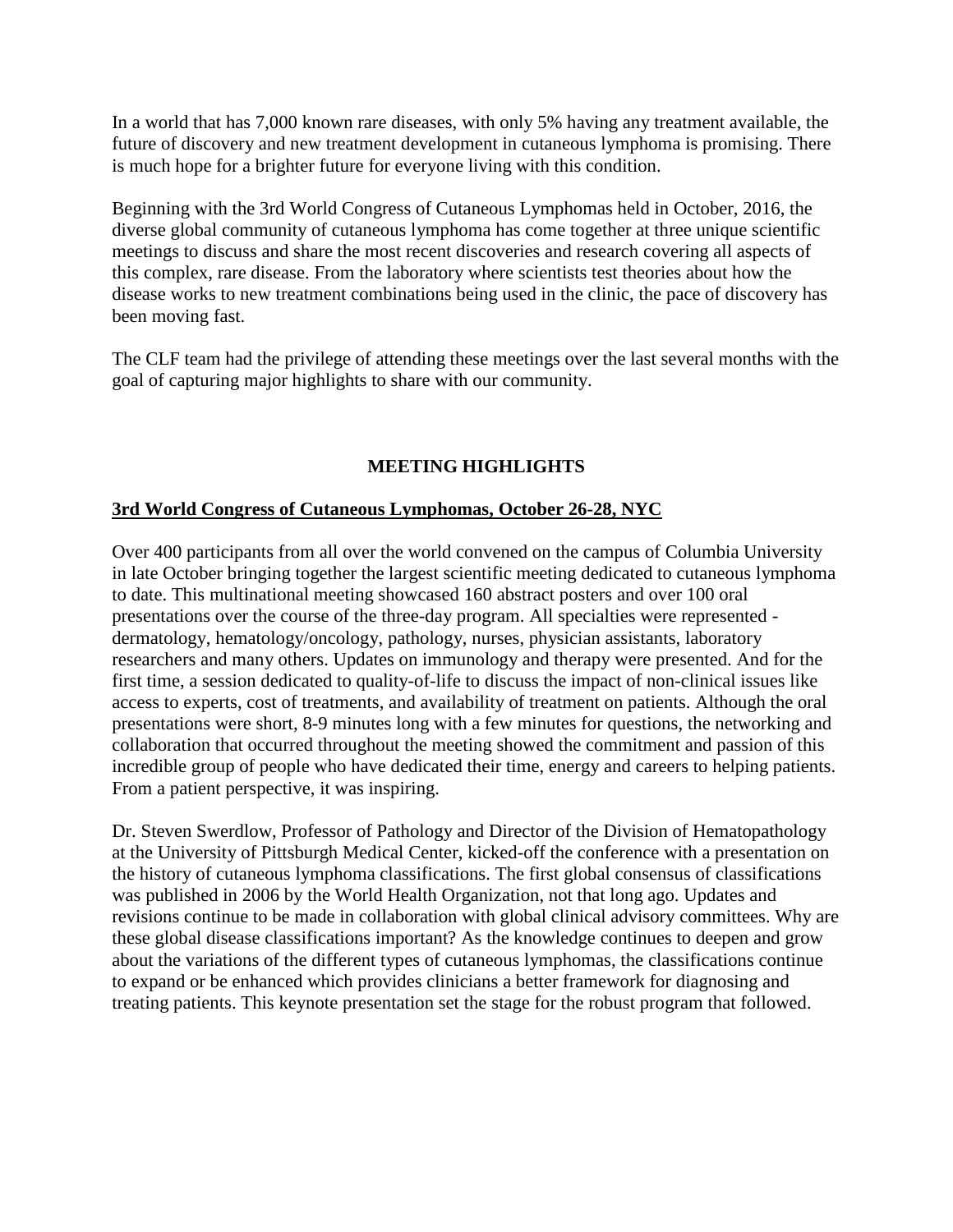#### **Updates on Subtypes**

### **Mycosis Fungoides (MF):**

Mycosis fungoides is the most common of all cutaneous lymphomas and presents with a wide range of initial disease that may or may not evolve over time. Early stage disease is challenging to diagnose for a number of reasons and biomarkers as indicators of later progression have not yet been identified. Studies into the initial biopsies of MF patients appear to differ between diseases with a long stable course and those with progression. Further exploration is required to determine whether higher expression of distinct biomarkers in early disease stages might be a relevant contributive factor to progression of disease in MF patients. These markers could be future potential diagnostic indicators.

The landscape of cutaneous lymphoma mutations is complex. Unfortunately, there are no single targets for the vast majority of patients. Epigenetic differences arise during the lifetime of all people. It is challenging to determine what is related to the disease and what a natural change due to time and age is. However, research into these epigenetic changes shows promise. In MF, the STAT3 pathway appears to be important. The miR-124/epigenetic cell regulatory system is known to regulate the STAT3 pathway. For some reason, the regulatory function is silenced in MF tumor stage. This could be a potential pathway for targeted therapy development.

Lack of highly specific markers for malignant lymphocytes prevents early diagnosis of MF and timely treatment. Studying the role of the IL-13 protein and its signaling molecules suggest it may act as a growth factor for these cells in MF. This could prove to be a novel molecular marker for cutaneous lymphoma malignancy and potentially represent markers for early diagnosis as well as a potential therapeutic target for treatment.

Studies were presented that reviewed the importance of the IL-10 immunoregulatory cytokine (a small molecule protein that is important in cell signaling) in the progression of MF. IL-10 was detected in all stages of MF and increasing levels were found as the stage of the disease progressed. The laboratory studies confirmed that the IL-10 pathway could be considered as a potential target for treating advanced disease by developing an antibody that interrupts the growth of the cancer cells.

## **Folliculotropic MF (FMF):**

Data presented based upon a large cohort of patients reported:

- Two distinct variations of FMF, each has a distinctive clinical pathological pattern;
- Very different prognosis depending upon which variant (slow growing versus more aggressive) and appears to be in alignment with prognosis for classic MF;
- FMF occurs in less than 10% of the cutaneous lymphoma patient population;
- The epicenter for FMF is deeper than in classic MF;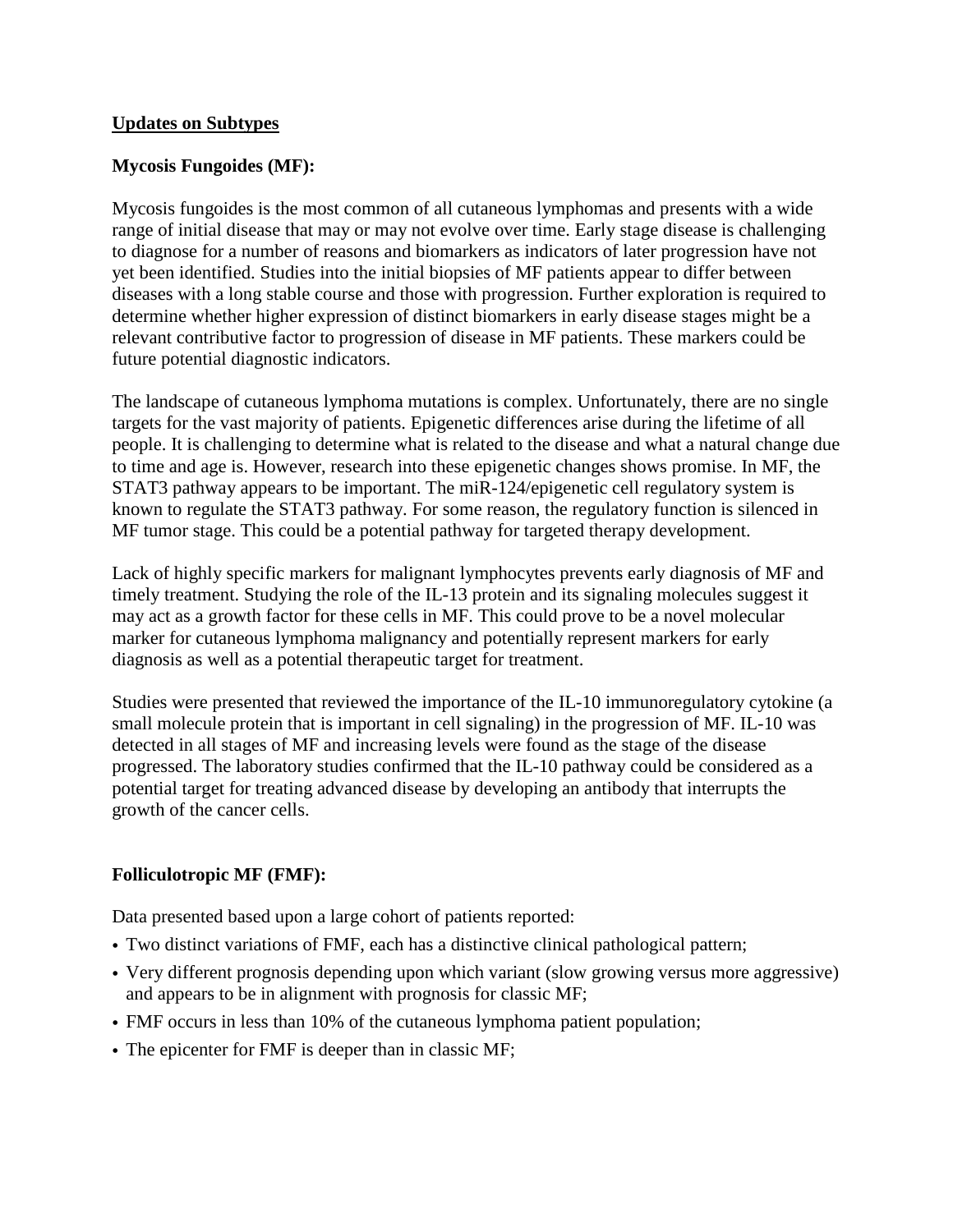- More aggressive (advanced stage) is less responsive to standard skin-directed therapies. Better responses were seen in this group of patients when using local radiotherapy, total skin electron beam or PUVA combined with local radiotherapy;
- Slower growing (early stage) patients benefit from non-aggressive, standard skin-directed therapies similar to classic MF (single therapy of topical steroids, UVB and PUVA). PUVA may be more effective as a single therapy for early stage FMF. However, it was found that a higher number of treatments are needed to achieve a response than when used for treatment of classic MF;
- Additional studies of this subtype are recommended to expand the understanding of the differences and potential treatment pathways.

### **Large Cell Transformation in Mycosis Fungoides:**

There is general agreement that there is a poor prognosis for patients with large cell transformed MF, but not every person has a poor prognosis. The challenge is to predict who will do better. Unfavorable prognostic factors appear to correlate with lower survival. Having two or more key risk factors equates to higher risk for progression. The risk factors from a number of studies are reported as:

- Loss of CD8
- Loss of CDKN2A/2B
- Negative staining for CD30
- Extent of skin lesions showing transformation
- Transformation at extra cutaneous sites

Recommended for future research to confirm prognostic factors for large cell transformed MF is the inclusion of only cases confirmed by pathologic review in prospective studies.

## P**rimary Cutaneous Aggressive CD8+ Epidermotropic T-cell (PCAETCL)**

This is a very rare, aggressive and poorly understood variant of cutaneous lymphoma. This variant appears to be more prevalent in men and many patients have had chronic lesions for a long time. Some have diagnosis of MF or other skin diseases like psoriasis, etc. It has a poor and short response to chemotherapy (single or combo). Allogeneic stem cell transplantation provided the best option for long-term remission. More research is needed to gain a better understanding of this subtype.

## **CD8+ Mycosis Fungoides**

An uncommon variant observed most often in younger patients. Hypo- pigmented presentation of skin lesions are more common in patients with dark complexions. Most patients achieved complete responses to treatments, however relapse was observed in 33%. Based upon the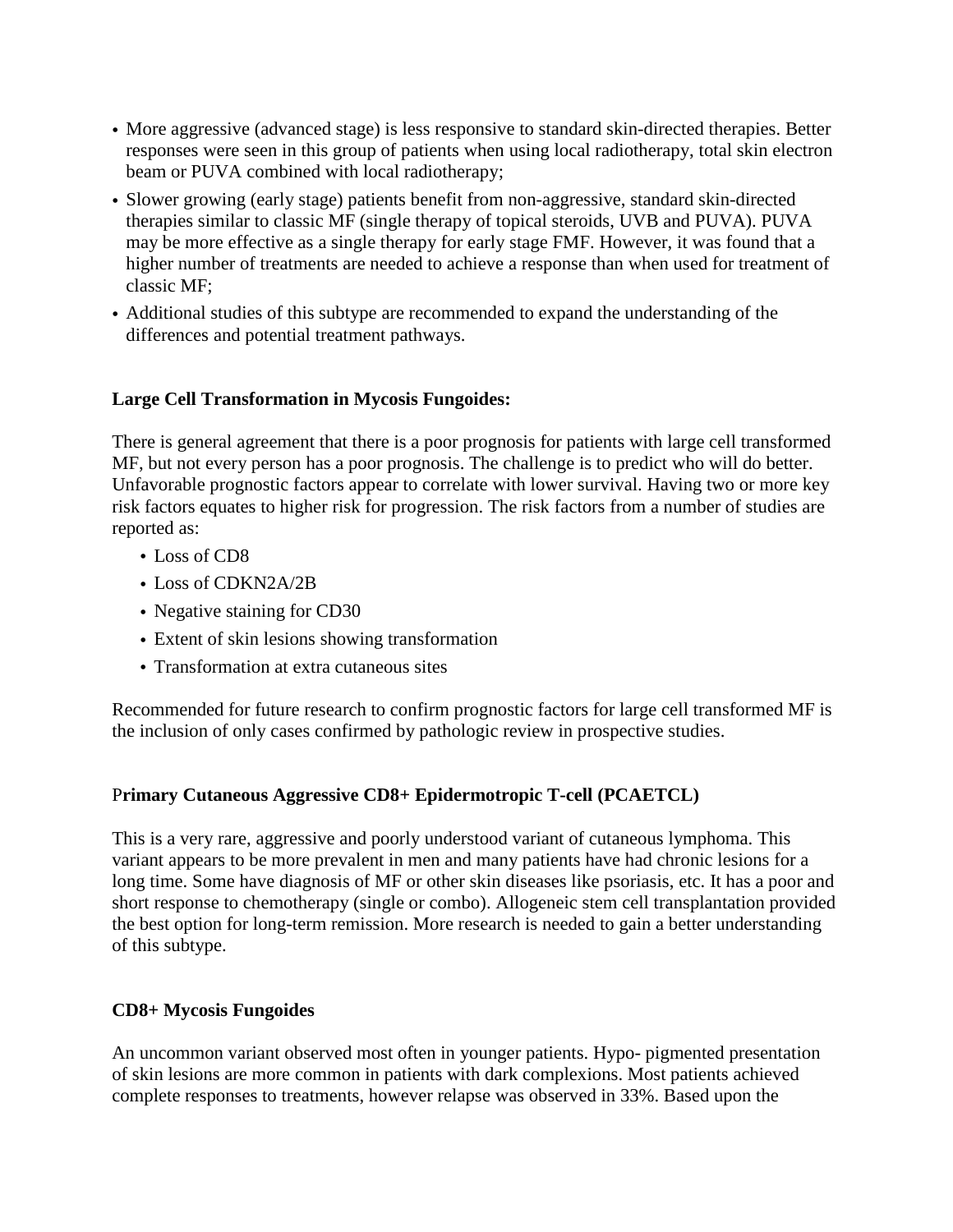retrospective review of cases, it was concluded the CD8+MF has an indolent (slow) course and skin directed therapies are the preferred treatment approach.

### **Unilesional Mycosis Fungoides**

This rare variant of MF typically appears as a solitary lesion, indistinguishable clinically and histopathology from patch/plaque MF. This variant appears to have an excellent prognosis with no recurrence and shows a different immune marker profile than classic MF. Additional studies are required to validate the link, but these immune markers could be potential diagnostic indicators for differentiating this type of MF, targeting treatment for this variant and monitoring for progression.

## **Pediatric Mycosis Fungoides**

There is sparse information available about MF in the pediatric population. Hypo-pigmented MF seems to be more prevalent in this age group. Interestingly, the study found that FMF is not uncommon in children and adolescents. The development of MF is generally poorly understood, especially in a younger population. In this population of patients, the main presentations of cutaneous lymphoma were hypo-pigmented, folliculotropic and classical MF with early stage disease. Some patients had a combination of the different variants, some only one variant. Most patients achieved a complete response with phototherapy as a monotherapy. In this patient population, phototherapy appears to be effective for those with FMF as well. Based on this study, pediatric MF in general follows a more slow-growing course than MF in adults. The study suggests that pediatric MF as a group differs from its adult counterpart and may have a different patho-immunogenetic root. Additional research into this patient population is needed to gain a better understanding of prognosis, treatment impact and long-term disease history.

## **Sézary Syndrome (SS)**

PLCG1 has been identified as a mediator of T-cell receptor signaling and is a highly mutated gene in cutaneous lymphoma. Studies investigating the importance of this signaling in Sézary Syndrome showed that PLCG1 may represent novel therapeutic targets for small molecule inhibitors. These inhibitors target this pathway alteration and the disease manifestation of Sézary Syndrome. Future work will focus on reproducing these findings with the ultimate aim of assisting the bench-to-bedside approach to producing targeted therapies with small molecule inhibitors focused on the PLCG1 irregularities in SS.

TOX (Thymocyte selection-associated HMG bOX) is a gene family that plays a role in regulation of the immune system. This gene is modified in Sézary Syndrome by showing an increase in the proteins on the cell surface. It was determined in a study that this modification in SS can lead to changes in expression of other genes related to disease development and progression. This is not seen in psoriasis and appears to have an impact in both MF and SS. Additional studies should be explored, including investigating how romidepsin (Istodax is the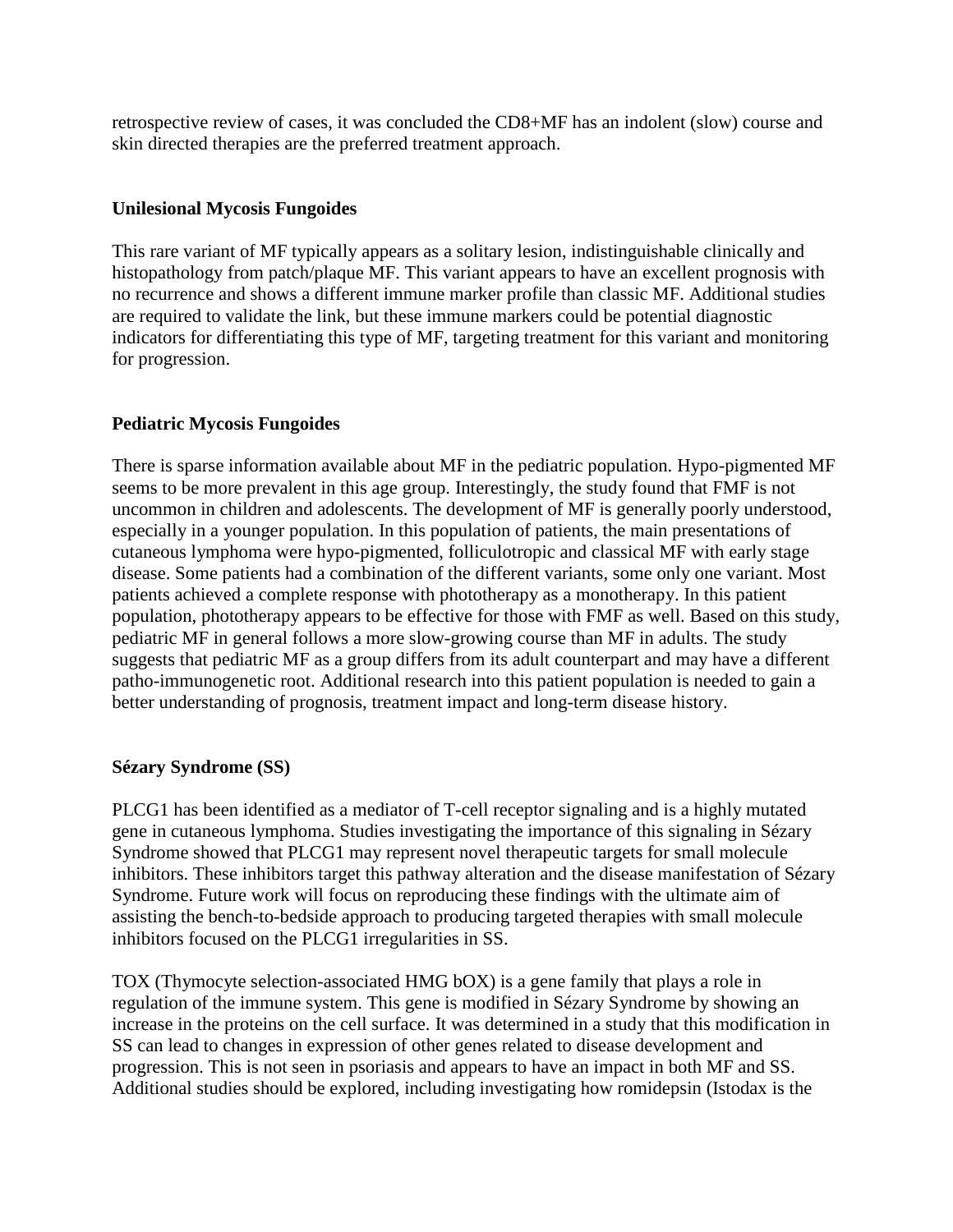brand name) works in treating SS. Understanding this mechanism of action could provide additional insights into what treatment to use when for which patient.

Sézary Syndrome disease development is still poorly understood, but chronic antigen stimulation due to a bacterial or viral infection or colonization of the skin may lead to malignant transformation of the skin resident T-cells. Re-evaluation of the long standing premises that viruses play a role in cutaneous lymphoma was investigated using new technology. The origin or cause of cutaneous lymphoma remains unknown, although many hypotheses have been put forward that occupational exposures or infectious agents may play a role. Cutaneous lymphomas are known to have a connection with suppression of the immune system which can lead to overwhelming infections which might implicate viral agents. All efforts to confirm the impact of viruses have not shown consistent results. A novel and highly sensitive viral detection technique (VirCapSeq-VERT) was used to search for viral sequences within the malignant T-cells in Sézary patients. Two retroviruses, HERV-K and HTLV-q, were found in all patient samples. However the fact that these could have been false positives suggested that more work needs to be done. Future studies are needed to determine whether these sequences play a role in causing disease or are false positives. Small sample size and only SS patient samples were tested, which limit any confirmation that these viruses pay a role. Further investigation is necessary to determine whether these may represent an important factor in cutaneous lymphoma disease development.

Therapeutic options for advanced cutaneous lymphoma are limited and the identification of novel markers may allow for the development of targeted therapies. A study into the immune markers TIGIT and Helios that are highly expressed in Sézary Syndrome were investigated as to their role in immune suppression. The study found that these two markers were found more often in SS than in MF patient samples and provide insight into the immunosuppressive nature of SS. The data suggest another potential means of finding a target for future therapy development.

A study reviewing targets for early diagnosis of SS in the blood evaluated the cellular characteristics in patients with suspected SS. The study showed that the panel of seven biomarkers (PROM1, GOS2, CMTM2, C2orf40, PAM, GNMT and NEXN) can be helpful in early diagnosis of SS which may translate into more informed treatment decisions.

A study reviewing additional markers for early diagnosis looked at IL-13 receptors expressed by the CD4+ T-cells in SS. IL-13 activates growth of Sézary cells in the lab. It was concluded that IL-13 and its signaling agents are novel markers for cutaneous lymphoma malignancies and could be potential therapeutic targets for intervention.

KIR3DL2 is a recently discovered marker of the malignant clonal cell population in SS. A study was conducted to evaluate this as a diagnostic, prognostic and follow-up marker for SS. KIR3DL2 represents a diagnostic target as well as a target for disease progression management and could be an early marker for relapse or progression. Promising pre-clinical results were obtained using an anti-KIR3DL2 antibody able to promote cell death, leading to depletion of the cancerous cells. This approach could be promising as minimal side effects are expected from the antibody mode of action. Clinical trials are on the horizon.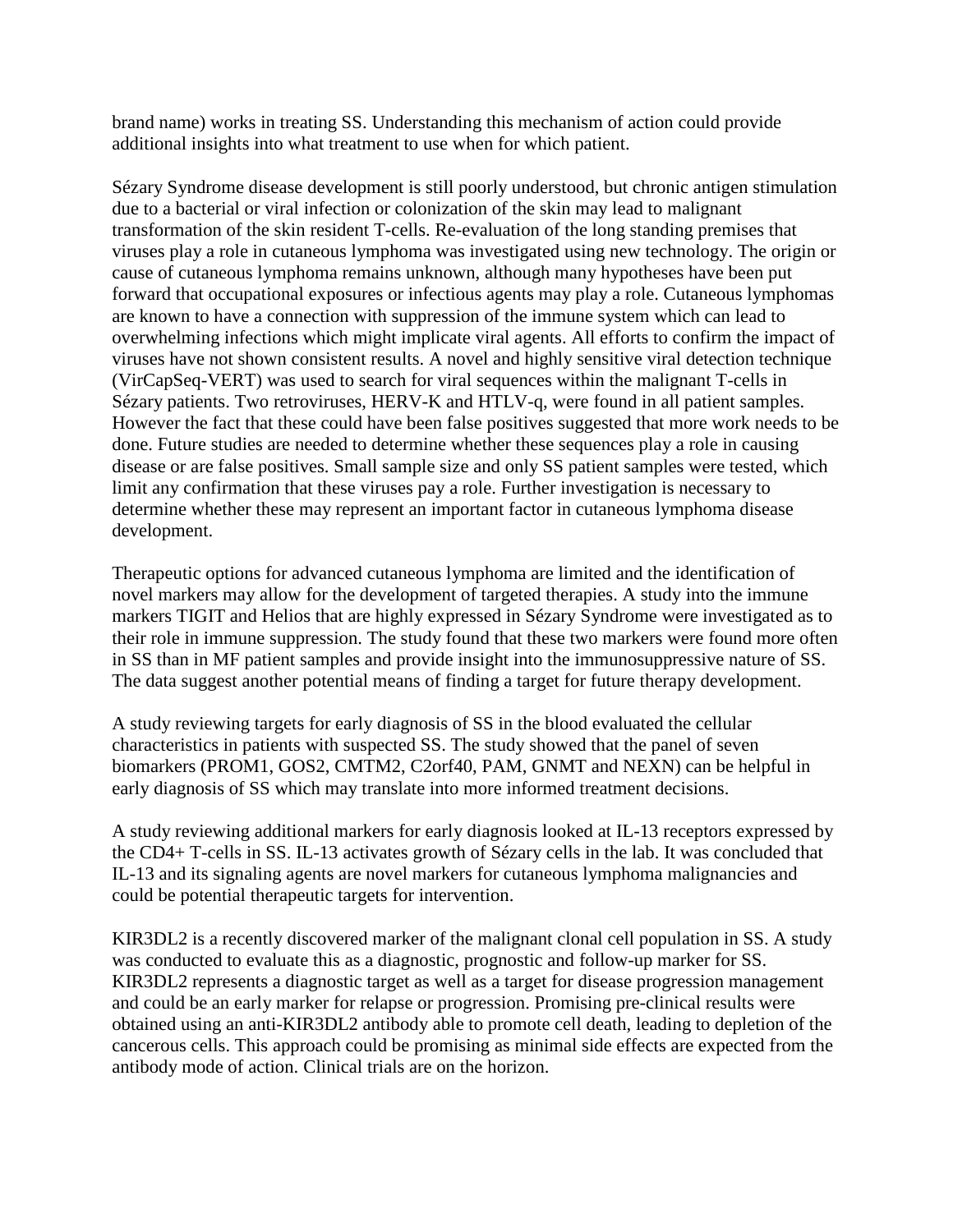Targeted therapies show great potential in treating cancers and hope to help advance understanding and treatment of cutaneous lymphoma. A study of the cell adhesion molecule 1 (CADM1) in the leukemic cells and skin infiltrates of Sézary patients was conducted. The research showed that CADM1 is a diagnostic cellular marker for progressive/resistant SS. More research into this area is required to understand how this can be used as a therapy target.

## **Primary Cutaneous B-Cell**

Primary cutaneous B-cell lymphomas are rare lymphomas with an estimated annual incidence of 2-2.5 per 1,000,000 people. They are classified into three types: marginal zone lymphoma (MZL), follicle center B-cell (FCC) or diffuse large B-cell lymphoma (DLBCL) and diffuse large B-cell lymphoma, leg type (DLBCL-LT). The management and prognosis varies between these subtypes. Studies conclude that there is good prognosis for both MZL and FCC following first line skin directed therapy. While systemic spread of these variants is rare, relapses are frequent. DLBCL has a poorer prognosis and required first line systemic therapy.

Primary Cutaneous Diffuse Large B-Cell Lymphoma, Leg Type (pcDLBCL, LT) is a rare and aggressive form that shares genetic and phenotype characteristics with diffuse large B-cell of activated B-cell subtype. The study concluded that despite the similarities of the two types of lymphoma, the lack of B-cell receptor signaling in pcDLBCL, LT points to a different role of this receptor which may have implications on the behavior and treatment targets for this aggressive form of cutaneous B-cell lymphoma. Studies into the role of PD-L1 expression plays in all forms of primary cutaneous diffuse large cell lymphoma, including leg type, may provide a promising therapeutic approach to treating this group of rare cutaneous lymphomas. High prevalence of MYD88 mutations in pcLBCL-LT as a diagnostic marker may also be valuable in determining treatments and prognosis.

# **CD30+ Lymphoproliferative Disorders**

Studies reviewing the connection between atopic disorders (dermatitis, hay fever/allergic rhinitis, asthma, etc.) in patients with primary cutaneous CD30+ lymphoproliferative disease found:

- Lymphoproliferative patients had a lower lifetime prevalence of allergic rhinitis/hay fever for lymphoproliferative-A but not the case for lymphoproliferative-C. Lymphoproliferative-C patients had a higher incidence of history with eczema than other types of lymphoproliferative patients. Patients with primary cutaneous anaplastic large cell lymphoma (pcALCL) had a decreased prevalence of allergic rhinitis/hay fever. Risk of penicillin allergy for patients with pcALCL was higher.
- The findings of CD30+ cells co-producing IL-13 and Th17 cytokines provides new evidence linking CD30+ lymphoproliferative disorders to atopic disorders.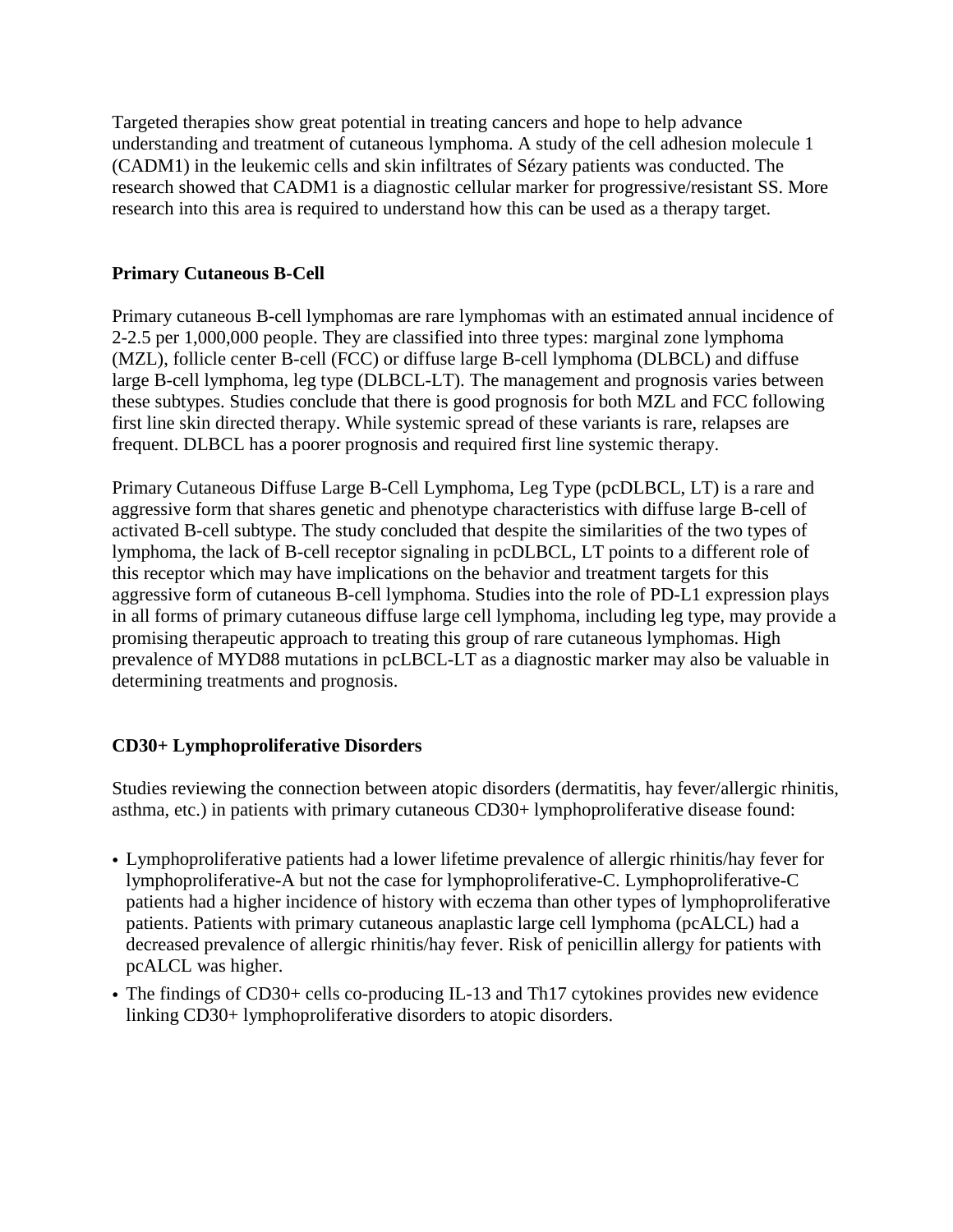#### **Mutations, Epigenetic and Genomic Landscape of T-Cell Lymphoma**

The deep cellular landscape of diseases and cancer continues to show that the differences between all diseases is becoming more defined and focused. As we learn more about the set of DNA within a single cell (genomic profiles) of these complex diseases, it becomes more of a challenge to determine what component plays a critical role and those that do not. However, complexity can be of use in how these genomics impact the various cell pathways and what isn't working properly. It's important to look through the lens of pathways rather than genes and look for therapeutics that target the pathways. For example, the genomic profiling of Sézary Syndrome, as diverse as it can be, can help to uncover patterns of mutations, specific effects of those mutations of the genes, and what pathways are activated - thus to begin to recognize the drivers of the disease. Signaling pathways play a critical role in highlighting new opportunities for therapy targets. We are starting to see some genes emerge as potential epigenetic targets.

Since 1997, multiple studies have shown defective signaling pathways that regulate cell death and other ways cells evade detection. Targeting ways to promote proper cell death by manipulating pathways was the focus of the study presented. It appears that defective signaling pathways in cutaneous lymphoma and chronic dermatitis are similar, which point to why some cases of atopic dermatitis may evolve into cutaneous lymphomas. These pathways also provide novel, cost-effective therapeutic options for patients targeted to a specific clinical situation.

A study investigating cell death and the effectiveness of using chemotherapy and other therapies for cutaneous lymphoma researched the specific pathways that cells use to protect themselves from these therapeutics. Basically, some of the chemo agents activate these pathways which inhibit cell death and therefore are not as effective as a therapy in treating cutaneous lymphoma. This is important to understand as it appears that chemotherapeutic agents induce "protective" signaling in cutaneous lymphoma which enhances cell survival. There are places in the skin where cell death never takes place and this is where the malignant cells can hide.

The mutational landscape of cutaneous lymphoma is complex. The genetic mutation environment is very diverse, making it a challenge to find the critical markers and targets that create disease and support progression. The only exception to this is TP53 inactivation in cutaneous lymphoma. Besides the deletions that affect over 50% of SS patients, it has also been found that there are recurring mutations in TP53. After TP53, the next thing identified is somatic mutations in epigenetic regulators representing a recurrent event in cutaneous lymphoma, multiple signaling pathways that are activated by mutations. Increased activation of the NF-κB, JAK-STAT and MAPK pathways are frequent in cutaneous lymphoma. However, more needs to be investigated to refine and focus on the components that are of most critical value in diagnosing and treating this complex group of diseases.

A study into the critical importance of the JAK/STAT pathways in cutaneous lymphoma was conducted that strengthens the hypothesis that this signaling pathway is dysfunctional in cutaneous lymphoma. Future work will screen gain-of-function mutants against libraries of small molecular inhibitors with the aim of identifying novel therapeutic targets for modifying what is going wrong in this pathway.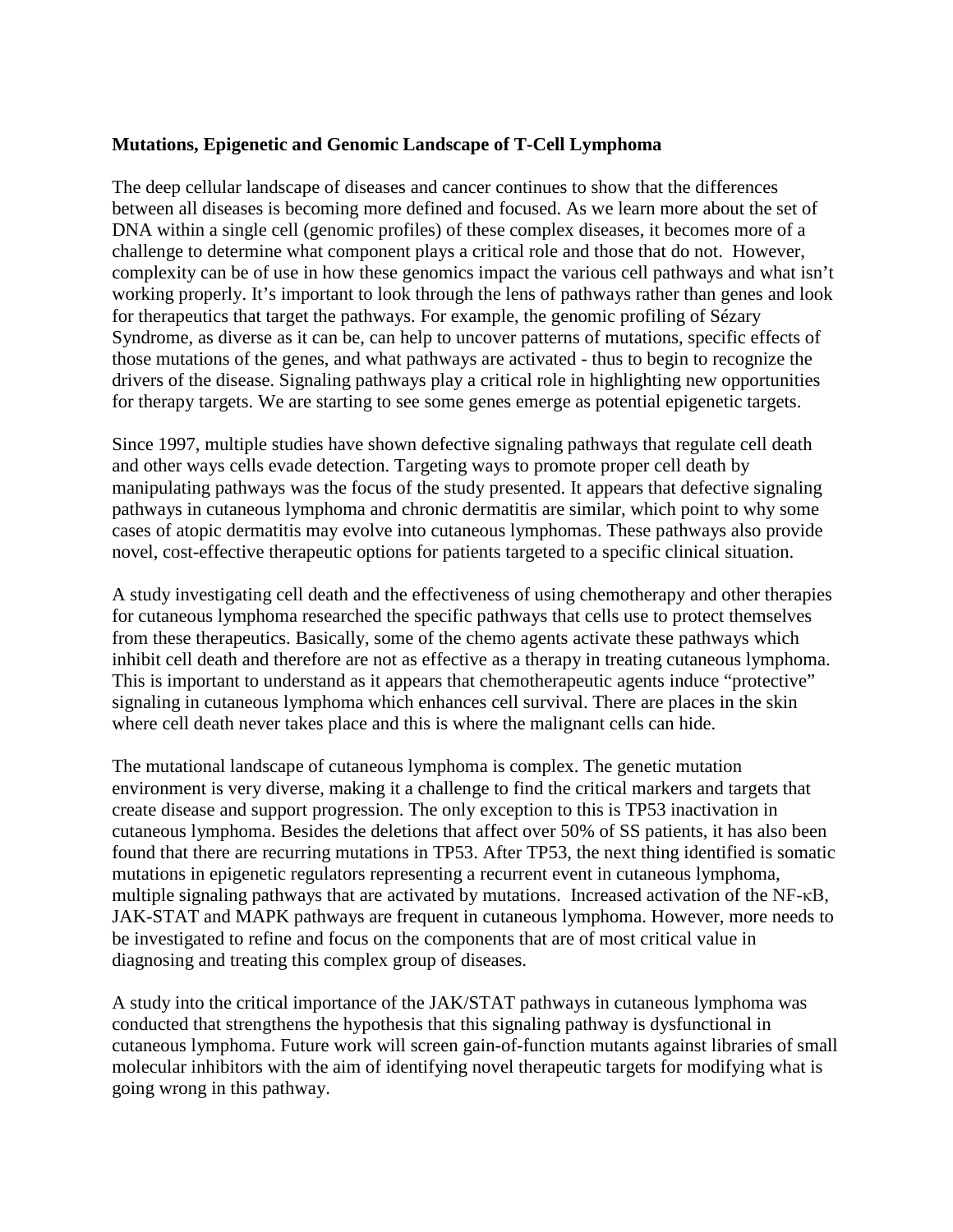Development of an in vitro platform for screening targeted molecular agents which would help to move advances in genetics into a useful clinical practice for diagnosis, prognosis and treatment selection. Many studies published in the last few years have shown a complex landscape, making it challenging to bring this new science into the clinic. The goal is to find optimal combinations of targeted therapeutic agents for each patient by using this new platform to test the combination in the lab first rather than in the patient. This process may help to understand how these agents will work together and which combinations would be most beneficial.

Lessons were learned from novel mouse models in the lab using next generation sequencing. Generation of this animal model of cutaneous lymphoma demonstrates the causative roles of dysregulated STATE3 signaling in the path of disease and establishes a pre-clinical model for evaluation of novel therapeutic strategies for treating patients. Perhaps we will also learn that micro infections play a role in disease progression. There is still much work to do and much to understand about a possible role of bacterial and environmental antigens in cutaneous lymphoma and what are the mechanisms for triggering disease or progression.

Using high throughput T-cell receptor sequencing to better diagnose and treat patients with cutaneous lymphoma. Differentiating between cutaneous lymphoma and other inflammatory diseases is still very difficult. Most patients report that it takes more than five years to get a confirmed diagnosis. Using this new high-powered tool can enhance diagnosis, identifying which treatment regimens actually kill the malignant T-cells and potentially identify patients at high risk for disease progression. An exciting new method that can translate into earlier diagnosis as well as understanding the effects of treatment.

# **CLINICAL TRIALS & STUDIES**

## **Multinational Studies**

**Cutaneous Lymphoma International Consortium (CLIC):** CLIC is an international collaborative approach to science bringing together clinics from around the world. This network is not only global in nature, but also interdisciplinary, incorporating all clinical specialties. Projects include creation of an international federated biobank that harmonizes what specimens to collect, how to collect them and how to store them. When a project of discovery is presented, everyone in the Consortium will have the sample at their site so all the research can be easily analyzed and compared. 55+ centers are collaborating as part of this worldwide alliance. It is a large-scale initiative enabling research to be conducted in a way that will help move the understanding of cutaneous lymphoma forward faster and with more precision.

## **CLIC - International Prognostic Index Study**

The CLIC embarked on a retrospective study for advanced MF and SS to inform the development of an international prognostic index. The intention is to develop a prognostic index by collecting data at diagnosis and measuring it against survival. This index is useful because of the range of survival among patients. To impact long-term survival and quality of life, poor prognostic factors need to be identified with an attempt to treat proactively. A prognostic index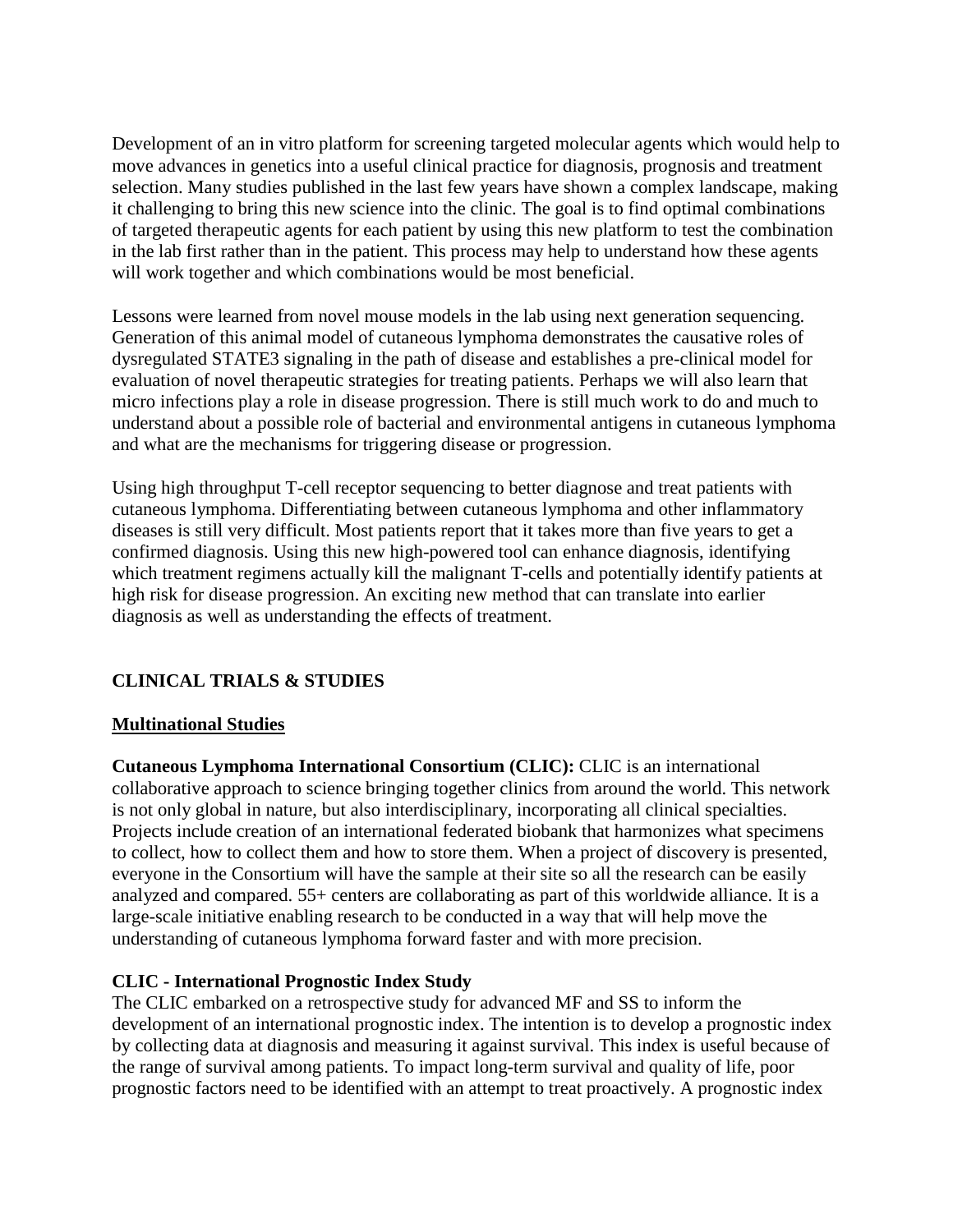was begun in 1999, but 4 prognostic factors have been now identified based upon this large retrospective study of 874 patients with complete data sets. The study looked at patients with all stages of disease: low risk group with 5-year survival versus high risk group with worse survival rate. The next prospective study will collect well defined parameters at first diagnosis, stage progression and annual follow-up for both MF and SS along with variables that will be tested against overall and progression-free survival. The study will recruit a minimum of 1000 patients with early-stage disease and 500 with later-stage disease. The study opened in Europe in early 2017 and is recruiting participants. 46 centers are participating and currently have 432 patients enrolled from 34 centers from 14 countries across 3 continents. Early data shows:

- 77% with early stage (331 participants) 50% 1A, 10% IB;
- Smaller group of IIA of 137 participants;
- 86% classical MF:
- 22 patients (14%) FMF;
- Later stage data included 101 patients broken down into:
	- IIB 36%
	- 15 IIIA
	- 8 IIIB
	- $\cdot$  2 IVA
	- IVA2 11 patients
	- Stage IVB patients also included
- Significant difference in age between IA and IB
- Early stage (57 average age) versus late stage (67 average age)
- Data shows that patients with advanced disease are not being diagnosed later than early stage but have a different and more aggressive variant of the disease;
- CD4:CD8 ratio significantly higher in IB than IA;
- Blood parameters are not clear yet, but noticing some patients fall between B1 and B2. Data needs time to mature;
- 39% early stage patients had lymph node imaging;
- 10% of those with imaging had lymph node of 15mm or greater in one axis.

The goal is to give patients better information in the future about what treatments are working and how long will it take to see the impact, etc. It will be useful in clinical practice as you can see the patients' history of treatments. There is more information to gather about how many treatments a patient has had, time to response and other details that will be helpful in informing treatment decisions and potential therapeutic interventions.

## **CLIC - Global Pattern Study**

The second CLIC study will look the relationship between treatment approaches and survival. So far, the information collected includes: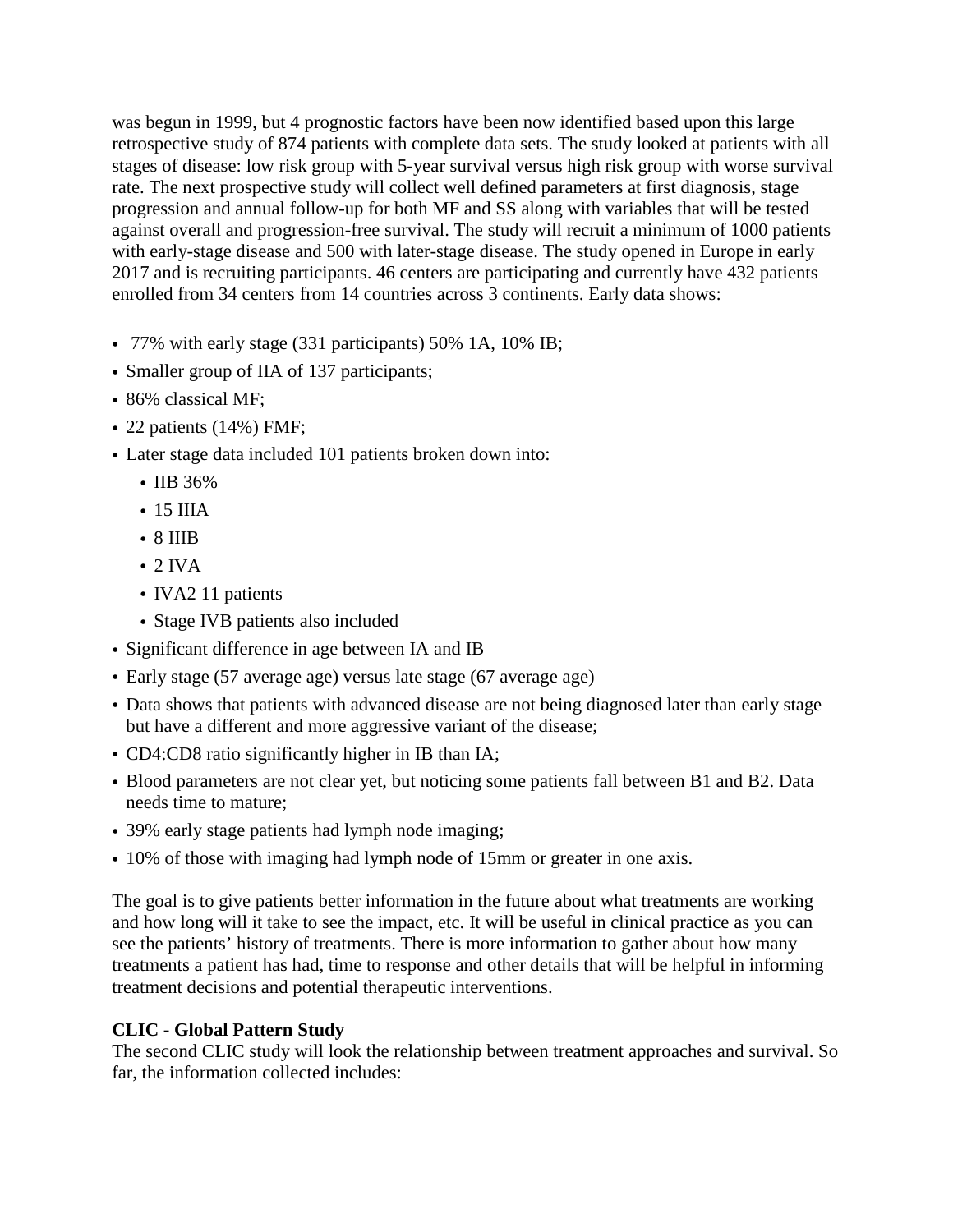- 853 patients IIB or higher diagnosed from January 2007 with treatment information.
- Similar number of patients from Europe and US, with Japan, Australia and South America contributing.
- Median age 64. Most frequent stage is IIB, followed by IVA and prevalence of stage III in non-US centers;
- Median number of treatments per patient was two;
- Most a patient has tried was 24 treatments and there is a wide range of the number of treatments;
- Very high number of treatment approaches with 38.9% patients receiving four or more treatments;
- High unmet clinical need for treatments in these patients;
- Most frequently used treatments refer to immune modulators like photopheresis, bexaratone, interferon, and multiple combination treatments;
- Look at distribution of US and non-US centers. Several differences in treatment approaches. Bexaratone and photopheresis used more frequently in US.
- HDAC inhibitors not approved in non-US;
- Reasons are due to differences in regulatory approval. Access to new drugs through clinical trials which may have variable geographical regions;
- Geography did not have any impact on survival;
- Chemotherapy as first treatment is associated to a higher risk of death and thus other therapeutic options should be preferable as first treatment approach.

**International Pathology Pilot Study** investigated the validation of central pathology review in advanced stage cutaneous lymphoma. This was a pilot project with the idea of studying a cohort to evaluate the feasibility and reproducibility in a small scale setting using a retrospective approach with two panels of dermatopathologists. Plan to enroll 500 patients going forward. Scan the slides into a system so they can be disseminated through a server for review. 76 cases from 11 centers reviewed by 3 independent dermatopathologists.

Conclusion of the pilot study review showed digital slide scanning is feasible and a useful tool. Central pathology review is mainstay for adequate, accurate and reproducible way of the analysis of prognostic biomarkers in advanced stage disease.

**US Cutaneous Lymphoma Coalition Clinical Registry:** Registry group was founded in 2007 to develop a long-term clinical registry used by individual treatment centers and groups that could work together and integrate patient data from the different institutions. The platform allows for exchange and/or capture data from other platforms with translation efforts. Goal is to help inform patient care and looking for factors that can influence treatments. In the United States looking at incidence and geography. Open to all centers with at least 3 patients.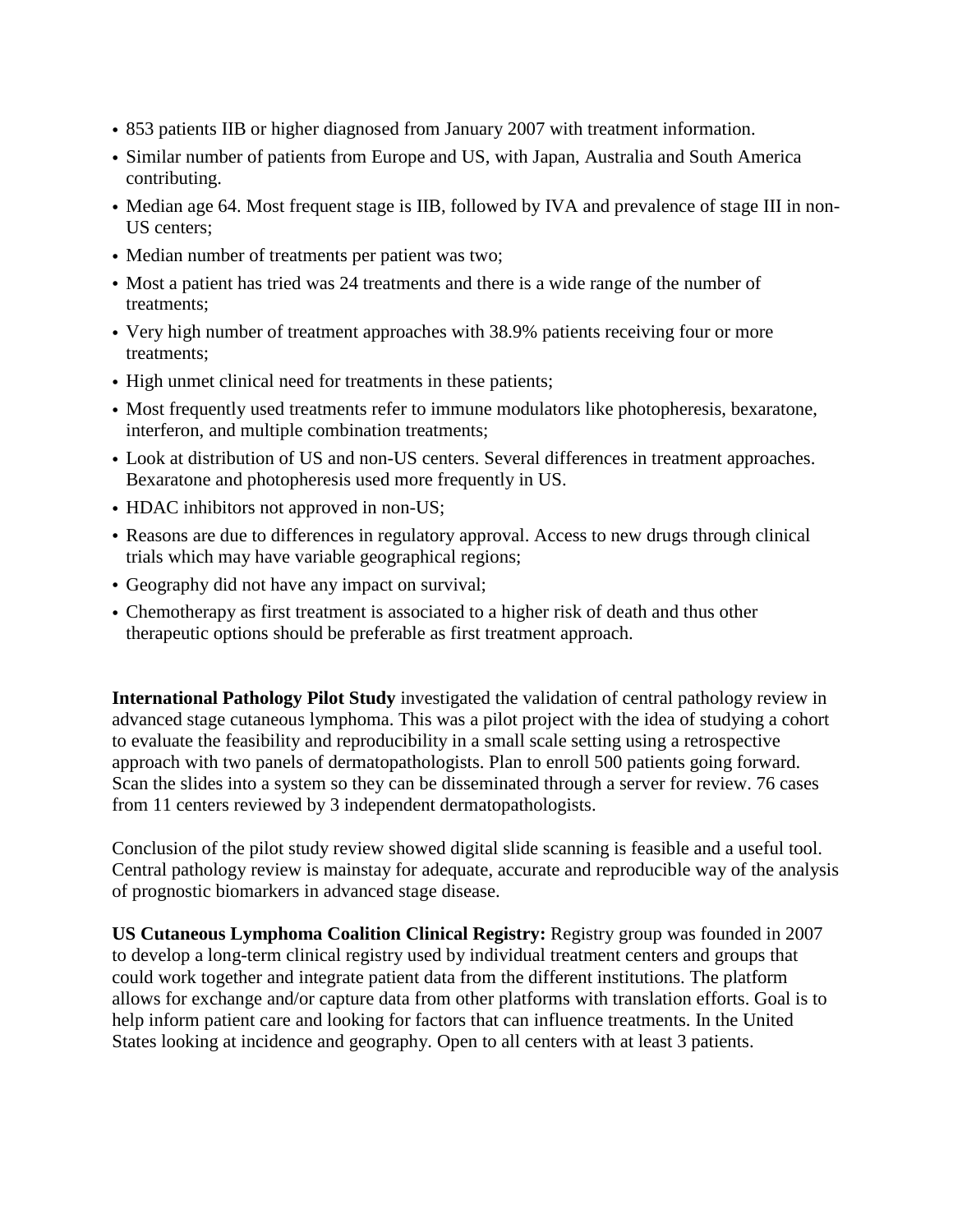# **EPIDEMIOLOGY & POPULATION STUDIES**

Trends in cutaneous lymphoma:

- MF was noted to be increasing in incidence 26 years ago in United States. Multiple reports have since documented further increases, the cause of these increases are controversial.
- Variety of challenges including terminology, complicated research and dependence on disease definitions used in the clinical community.
- Cutaneous lymphoma subtypes have changed in classification further complicating analyses.
- Definitions must extend to the broader diagnosing community.
- Using the Surveillance, Epidemiology, and End Results (SEER) Program of the National Cancer Institute in the US, (SEER covers about 25% of population) showed that around the year 2000 the increase in incidence of cutaneous lymphoma had stopped and now fairly level as shown in the SEER database through 2009.
- 1998 estimated year that the increases in incidence in cutaneous lymphoma in the US began to level off.
- Up to that point, beginning in 1973 the incidence was increasing at 6% per year.
- Male to female ratio decreasing although still male predominate disease.
- Geographic differences appear. For example San Jose and SFO have very different rates.
- Cannot reliable look at MF vs. non-MF
- Dramatic flip in diagnosis and recording to more cutaneous lymphoma not specific.
- Subtype data is not good enough to distinguish this information into trends. Need more data to be more reliable.
- Similar trend in incidence in cutaneous B-cell lymphoma. Has leveled off as well (as of 2010). Incidence seems to have leveled off to about 10 per million per year. Cutaneous lymphoma about 4 per million per year. Mortality is substantially underestimated and many questions remain.

Possibilities for prevention:

- Primary prevention distinct from detection and treatment.
- Geographic comparisons of cancer type can produce clues to environmental and occupational risk factors.
- There's very little literature currently for non-Hodgkin lymphoma and even less within that for cutaneous lymphoma.
- World trade center survivor registry is an exposure registry which has shown an increase in non-Hodgkin lymphoma in the survivors.
- Problem is the studies include all types of lymphoma.
- Occupational risks for some categories; including peripheral T-cell lymphoma (PTCL) from Interlymph Consortium.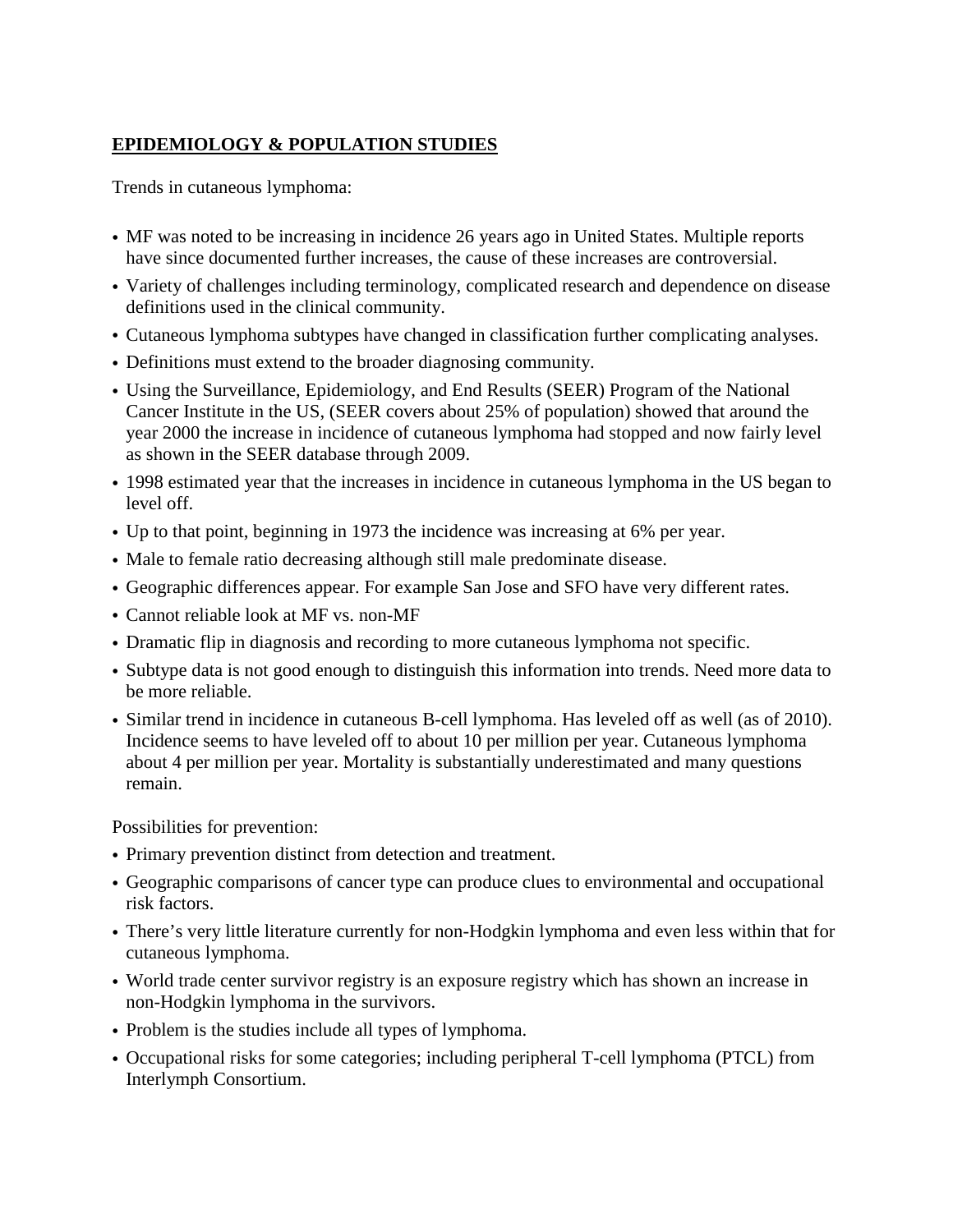- Small number of studies and exposures associated with MF. Most the same as other non-Hodgkin lymphomas and one that includes the cause of Lyme disease curiously.
- Unlikely that all types of non-Hodgkin lymphoma are involved and need to look at the exposure information specific for cutaneous lymphoma.

## **Individual Country Reports:**

### **Asia:**

- Relative frequency and outcome in cutaneous in Korea for a 10 year period was 395 patients diagnosed with primary cutaneous lymphoma.
- Few reports from Korea, Japan and Singapore.
- Measure changes in cutaneous lymphoma frequency trends through comparison of subgroups of patients between 1994 and 2013.
- Highest incidence of MF. Most common physical presentation was patches. Only half presented with multiple skin lesions. Similar prognosis to other regions.
- NK/T-cell higher rate in Asian population.
- Frequency of MF 29.4% less than in US and Europe.
- Present data revealed an increasing frequency of cutaneous B-cell lineage over time.
- NK/T-Cell lymphoma has the poorest survival outcomes.

## **Latin America:**

- CTCL 90%, CBCL 5% in Latin America.
- CTCL is 90% in San Palo, Brazil versus two other regions that are a little less.
- Similar prognosis survival curves to others reported.
- In general, reduced proportion of cutaneous lymphoma when compared to the US and Europe.
- Northeast of Brazil is endemic for HTLV-1 and increased number of all is observed.
- More studies are needed to better characterize genetic and environmental factors associated with different cutaneous lymphomas in Latin America.

## **Middle East:**

- Cutaneous lymphoma is the second most common extra nodal non-Hodgkin lymphoma in Saudi Arabia.
- Single study in Riyadh: 43 patients, 58% classic, 41% hypopigmented.
- Retrospective study from 2010-2016 included 125 patients from 5 years to 85 years old. All different presentations. Gender showed 58% male, female 42%. Most common age was between 30-40 representing 20 people, followed by 40-50 age group. Notice that younger population (under 20) is around 12 people. Pattern of presentation are typical plaques and patch but hypopigmented was third most prevalent followed by polkioloderma presentation.
- Not a lot of Sézary Syndrome.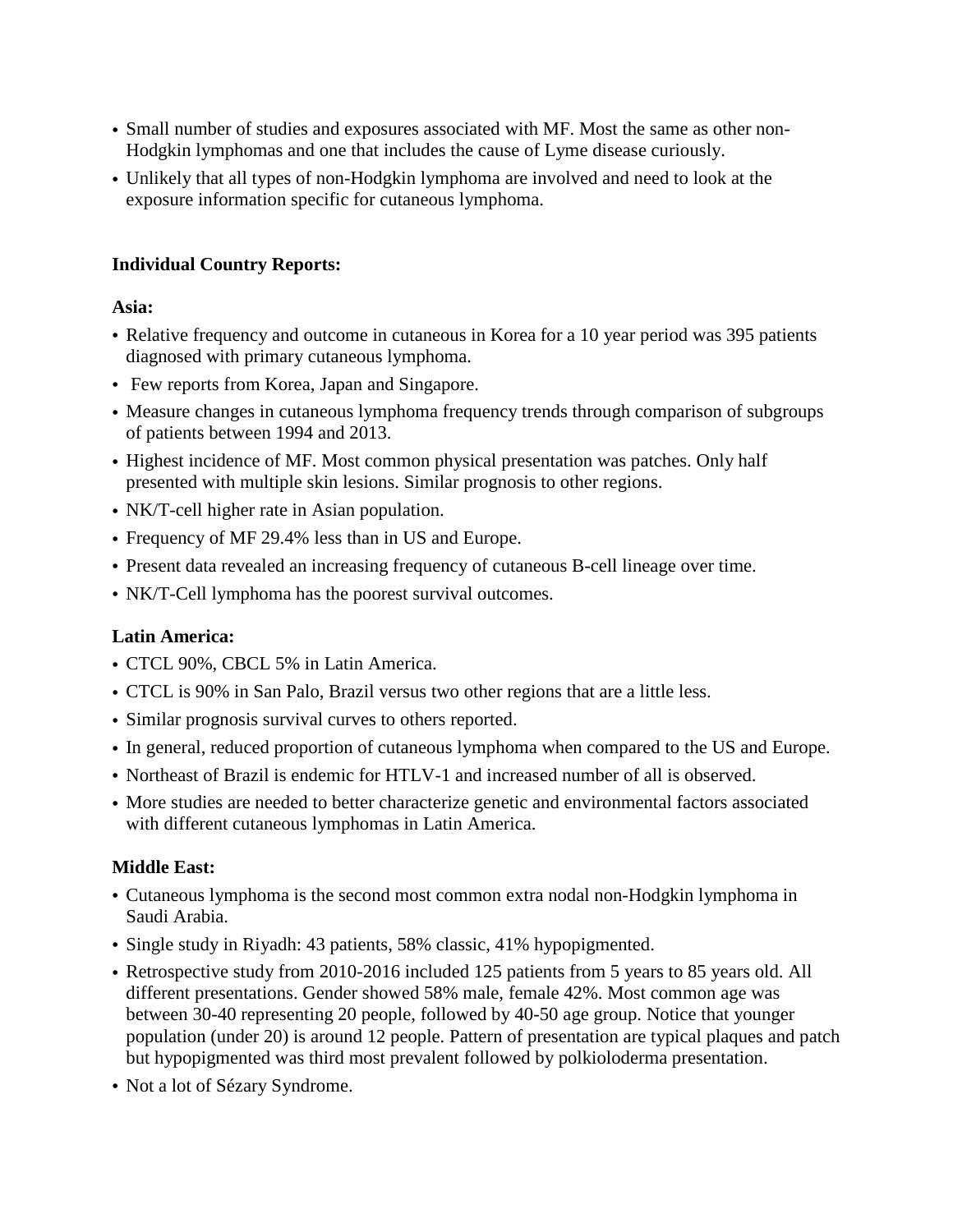• Four patients with rheumatoid arthritis all females. Question as to whether there could be a correlation between the two. Patients had other cancers (Hodgkin, thyroid, rectal and breast). Below age of 10 were all boys; 2/3 between age 10-20 were male.

#### **In the Laboratory - Translational and Pre-Clinical Studies**

While there have been ongoing efforts in recent years to understand cutaneous lymphoma and search for new treatments potentially with a curative outcome, much work is still needed to fully comprehend the complexity of this disease. As that research continues, additional work is being conducted to find new therapeutic approaches with higher effectiveness with milder side effects. There was much excitement around the preclinical data that was presented. Highlights of this scientific research follows:

- **NF-κB** (**nuclear factor kappa-light-chain-enhancer of activated B cells**) is a protein complex that controls [transcription](https://en.wikipedia.org/wiki/Transcription_(genetics)) of [DNA,](https://en.wikipedia.org/wiki/DNA) cytokine production and cell survival. NF-κB is found in almost all animal cell types and is involved in cellular responses to stimuli such as stress, [cytokines,](https://en.wikipedia.org/wiki/Cytokine) free [radicals,](https://en.wikipedia.org/wiki/Free_radical) heavy [metals,](https://en.wikipedia.org/wiki/Heavy_metals) ultraviolet [irradiation,](https://en.wikipedia.org/wiki/Ultraviolet_irradiation) oxidized [LDL,](https://en.wikipedia.org/wiki/LDL) and bacterial or viral [antigens.](https://en.wikipedia.org/wiki/Antigen) NF-κB plays a key role in regulating the immune response to infection. Incorrect regulation of NF-κB has been linked to cancer, inflammatory and [autoimmune](https://en.wikipedia.org/wiki/Autoimmune_diseases) diseases, septic [shock,](https://en.wikipedia.org/wiki/Septic_shock) viral infection, and improper immune development. (*Wikipedia definition).* Targeted therapy in this specific pathway would leave non-malignant Tcells unaffected by the treatment and restore the cell death mechanism in the cutaneous lymphoma malignant cells. Dimethylfumarate (DMF) was studied in the laboratory environment that showed effectiveness in inducing cell death. The promising preclinical results indicate that these results may translate into successful clinical treatment with this drug. Additional study is required to confirm these first observations.
- A microRNA (abbreviated miRNA) is a small [non-coding](https://en.wikipedia.org/wiki/Non-coding_RNA) RNA molecule that regulate expressions of hundreds of genes impacting cellular processes. Specifically, miR-155-5p appears to have a strong link to cutaneous lymphoma. Research conducted into treating with MRG-106, which is a drug that inhibits miR-155, support the theory that this targeted therapy could be a new treatment in cutaneous lymphoma. A first-in-human clinical trials (Phase I) study has been initiated with the goal of studying the safety and tolerability of MRG-106.
- Phase 1 study reviewing the potential of a different kind of photosensitizing agent (silicon phthalocyanine 4 "Pc4) that can be used by patients who are at high risk of cardiovascular disease. This small study evaluated the safety and toxicity of this agent in 11 subjects. The results showed that Pc4 may be an alternative photosensitizing agent to use with photodynamic therapy for people with higher cardiovascular risk (history of smoking, hypertension, diabetes, hyperlipidemia, etc).
- CD70 ("Cluster of Differentiation") is a protein expressed on highly activated [lymphocytes](https://en.wikipedia.org/wiki/Lymphocytes) (like in T- and B-cell [lymphomas](https://en.wikipedia.org/wiki/Lymphomas) - *Wikipedia definition*). It is therefore suggested that anti-CD70 antibodies might be a possible treatment for CD70 positive lymphomas as normal lymphocytes have low CD70 expression. A preclinical investigation of a potential drugantibody conjugate, SGN-CD70A, is being clinically investigated for use in treating B-cell lymphoma. A preclinical study to determine if this would also be a good target in T-cell lymphoma was undertaken that concluded that CD70 is expressed in both nodal and cutaneous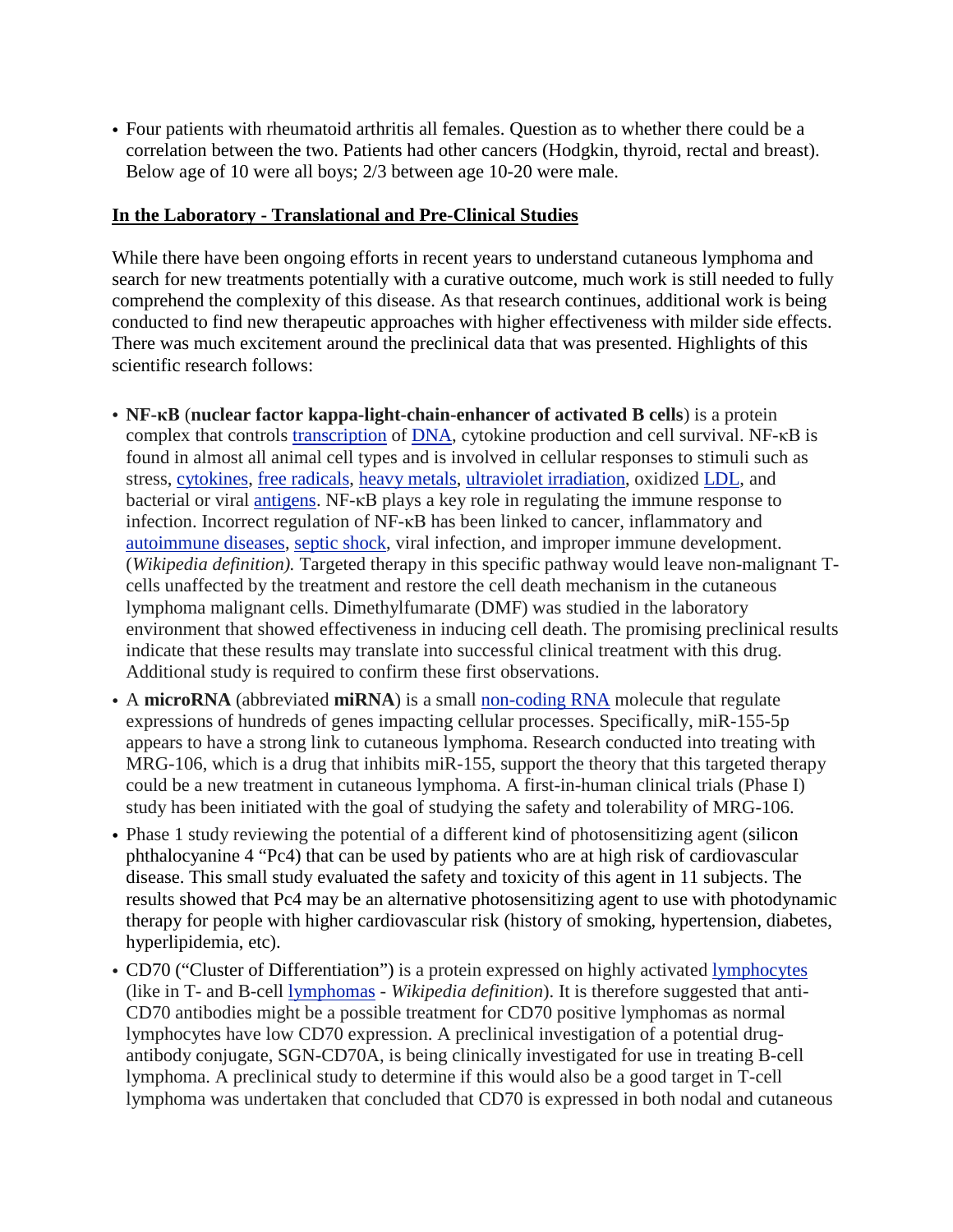T-cell lymphomas, suggesting that this drug, SGN-CD70A could be a promising anti-tumor agent for treating cutaneous lymphomas. Additional research is required to explore this targeted treatment option.

- Synergistic effects of combining romidepsin and mechlorethamine were studied in the laboratory environment to determine their interaction and potential together. The study concluded that there is a harmonious relationship between these two drugs that make a strong argument for testing this specific drug combination in clinical trials, particularly for patients with Sézary Syndrome.
- Retinoic acid receptor alpha (RAR-alpha) and retinoid X receptor (RXR) form RARa/RXR and are a novel pathway for Vitamin A signaling. A study investigating the combination of bexarotene with an agent that targets the RAR-a/RXR pathway showed that reducing the concentration of bexarotene in conjunction with augmentation of a RARa agonist, could minimize the adverse side effects of bexarotene while still having the desired therapeutic result. The study underscored the need to investigate in more detail the way vitamin A works in treating cutaneous lymphoma.
- Laboratory study investigated the combination of a novel histone deacetylase inhibitor (HDACi), butyroyloxymethyl diethylphosphate (AN-7) with a known treatment used for advanced cutaneous lymphoma, doxorubicin, proved that this combination could be a therapeutic modality in treating advanced disease.
- Using resminostat, an orally available HDACi is already in phase III clinical development. 300 non-cutaneous lymphoma patients have been treated with this drug that showed adverse effects were mild to moderate, manageable and reversible. A study to review the potential therapeutic use for advanced stage cutaneous lymphoma patients as a maintenance treatment showed promising results in the laboratory cell lines. A clinical phase III trial to evaluate this is in patients in preparation.
- A clinical laboratory investigation into the use of an available immunomodulatory agent, lenalidomide that shows clinical effectiveness in other forms of leukemia and non-Hodgkin lymphomas was studied for use as an agent in cutaneous lymphoma. The study observed that this drug enhanced cell death and that lower concentrations of the drug were more effective. More studies are required to confirm this, but the data is encouraging for integrating this drug into the treatment portfolio for cutaneous lymphoma as a single agent or potentially in combination with other drugs.
- c-Myc is a regulator gene that plays a role in cell cycle progression, cell death and cell transformation. This gene is mutated in many cancers and has been studied frequently as a potential therapeutic target. There have been some new drugs developed to target this gene, but to date, none have been effective. A study was undertaken to review the drugs that target this that are already in use in the clinic to see if there was an impact by combining them in different ways to treat cutaneous lymphoma. The results show strongly that TGR-1202 (a first-in-class dual PI3Kdelta/CK1 epsilon inhibitor) demonstrated promising clinical activity with an excellent safety profile in phase I/III clinical trials in lymphoma and may be an excellent tool for therapeutic targeting of the c-Myc gene in cutaneous lymphoma. There is now a phase I clinical trial underway for TGR-1202.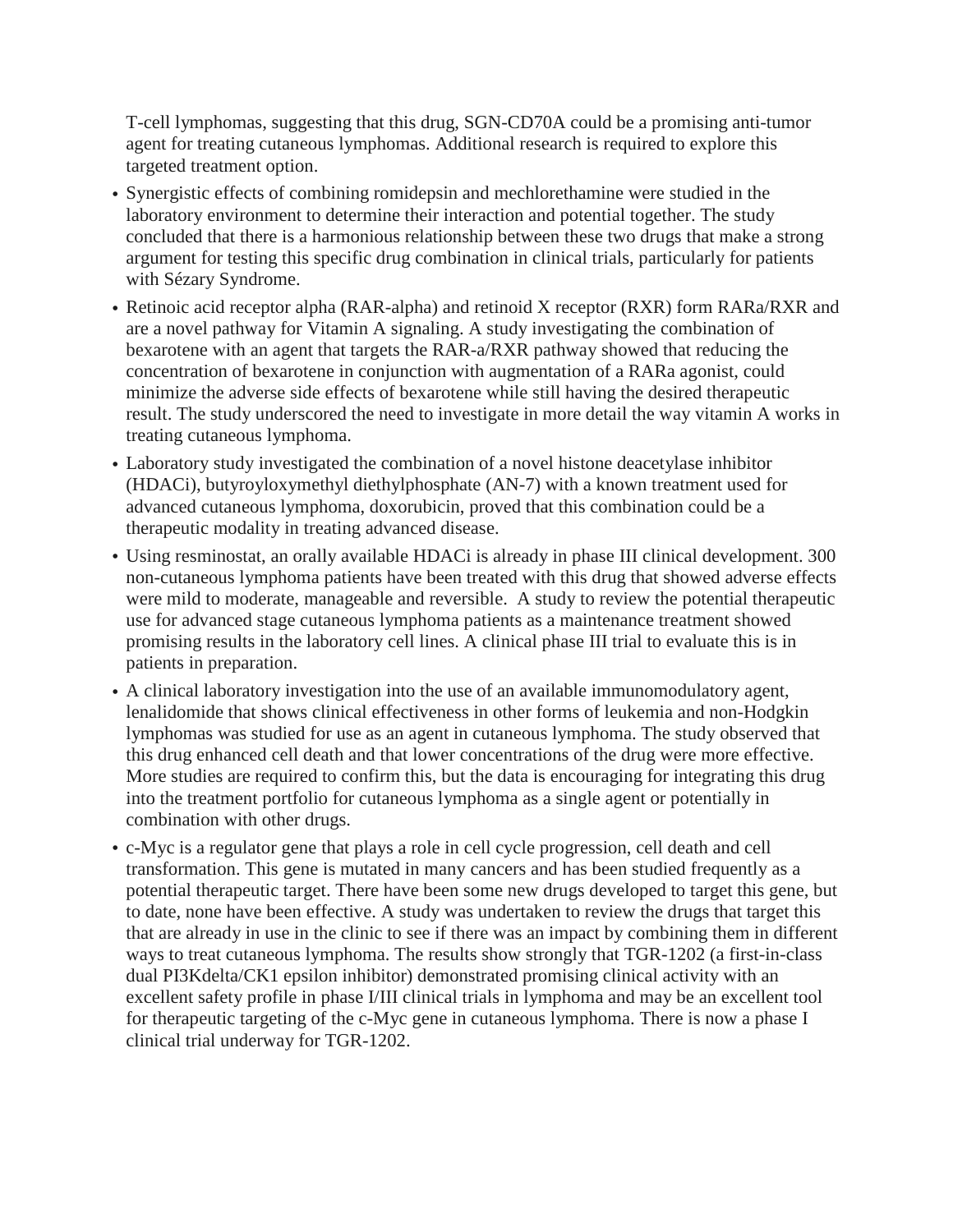## **THERAPIES & CLINICAL TRIALS**

There has been much activity in new therapy development and clinical trials to collect data on the effectiveness of these new treatments. Research into how cutaneous lymphomas functions has been a major focus so that good targeted drugs can be developed or studied for use in the different subtypes. There is not yet a good sense of which treatments will have a positive impact on an individual patient's disease. However, many good biopsy specimens are being gathered and will help inform future studies on the impact of the different drugs. Combination therapy clinical trials along with many new, novel agents currently in pre-clinical study and early clinical development show promise. The challenge is to choose the best therapies to move forward with which requires collaboration of all institutions globally to capture as much information as possible to help inform treatment decisions.

Highlights of new treatments in clinical study:

- KIR3DL2, a member of the killer immunoglobulin-like receptor (KIR) family appears in malignant cells in Sézary Syndrome and transformed mycosis fungoides (TMF). KIR3DL2 may also be of prognostic value and therapeutic value. First in human, open label, multi-center phase I study of a new drug targeting KIR3DL2. This phase 1 study using the compound, IPH4102-101, will be fully completed in 2017 and followed by an expanded phase II study with the primary objective of assessing safety and tolerability of increasing IV doses of this drug as a single agent. Preliminary data shows it is well tolerated in the elderly and in heavily pretreated patients. The study is continuing to enroll.
- E7777 is the reformulated version of denlieukin diftitox (brand name was Ontak) which was previously approved by the FDA in the US. A multi-center, open-label, single-arm study was conducted to select the proper dose for the main study in which efficacy and safety will be assessed. The main study is now open in six US centers and one in Australia with planned enrollment of 70 patients. This compound targets CD25 which is seen more in MF patients than in Sézary Syndrome.
- While there are multiple treatments available for MF, most still result in relapse of disease. New treatment strategies that combine synergistic treatments together that result in longer duration of remission and improved response rates are needed. Moving to low-dose total skin electron beam (TSEB) in combination with other compounds that boost the immune system, using specifically recombinant human interleukin-12 (NM-IL-12) which has been shown to be effective immune booster. One of the main functions of low dose TSEB is to generate interferon. It is speculated that IL-12 is suppressed and this results in tumor cell evasion and escape. Early results of combining NM-IL-12 with low dose TSEB demonstrate that these two modalities can be safely administered together in a small group of patients showed encouraging results. This study is continuing to enroll. Additional information can be found on ClinicalTrials.gov[:https://clinicaltrials.gov/ct2/show/NCT02542124.](https://clinicaltrials.gov/ct2/show/NCT0254&)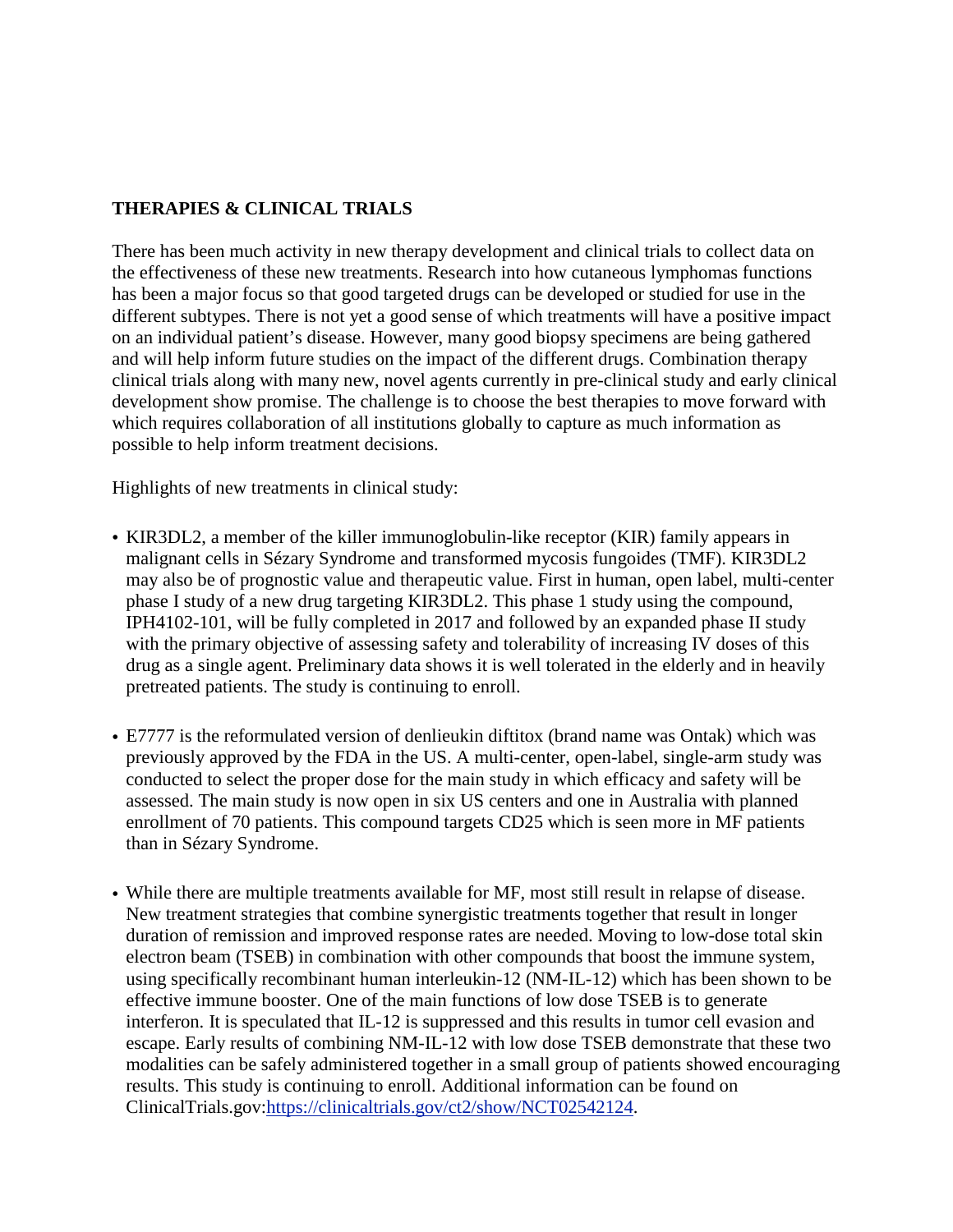- Interim analysis of a Phase II clinical trial using topical pimecrolimus in early stage MF has shown activity with a good safety profile. This treatment is an immunomodulating agent used in the treatment of atopic dermatitis. It is available as a topical cream under the trade name Elidel. Ongoing studies will investigate the immunohistochemistry and mechanisms of action in treating early stage MF.
- Early Phase I study of an anti-CD37 antibody which appears to have an impact on cell death within the cell signaling pathway. It is the same technology used in brentuximab vedotin, but directed against CD37 proteins rather than CD30. Data from this early stage study showed that AG567E (the current name of the compound) has a favorable safety profile and has demonstrated signs of activity in cutaneous lymphoma. Clinical trial information can be found on ClinicalTrials.gov: <https://clinicaltrials.gov/show/NCT02175433>
- Malignant cells in cutaneous lymphoma express PD-1 on their cells which inhibits cell death. This study explored the clinical activity of pembrolizumab (Keytruda brand name), which is an immune checkpoint inhibitor of this cell death pathway. The study showed that this compound has significant clinical activity with durable responses in previously treated cutaneous lymphoma patients. A Phase II trial combining pembrolizumab with interferon-gamma is being developed based upon these results. The study is not yet open. Additional details can be found on ClinicalTrials.gov:

[https://clinicaltrials.gov/ct2/show/NCT03063632?term=pembrolizumab+combined+with+inter](https://clinicaltrials.gov/ct2/show/NCT03063632?term=pembrolizumab+combined+with+interferon+gamma+and+cutaneous+lymphoma&rank=1) [feron+gamma+and+cutaneous+lymphoma&rank=1](https://clinicaltrials.gov/ct2/show/NCT03063632?term=pembrolizumab+combined+with+interferon+gamma+and+cutaneous+lymphoma&rank=1)

- A retrospective review of incorporating leucovorin with treatment of cutaneous lymphoma with Pralatrexate (Folotyn brand name) found that this additional helped to alleviate a known side effect of mucositis in 77% of patients. Mucositis is a challenging side effect that can impact the ability of the patient to stay on the treatment even when the treatment is effective. Incorporating leucovorin into the treatment regimen has a positive effect of reducing the challenges of this side effect.
- The standard 30Gy dose schedule of total skin electron beam (TSEB) has been very effective with high response rates. However, there is interest in lowering the standard dose to reduce toxicity and test level of response in patients in the United Kingdom. Low dose TSEB (13Gy) was introduced in 2011 with 103 patients completing the lower dose treatment. The overall response rate among these patients was 87%. The results had similar high overall response rates to higher dose TSEB while lowering the toxicity of the treatment resulting in better patient experience and allowing for future treatments with TSEB.
- The experience with mechlorethamine gel (Valchor trade name) in France in a retrospective study of 107 cases across France where patients were treated with this topical gel. The study showed that most patients had used prior treatments, mostly topical steroids and were treated for an average of 162 days. 80% of patients were using this in conjunction with alternating with strong steroids. Similar to the American study, the predominate adverse effect was topical dermatitis. Overall the study showed that this topical treatment is well tolerated and shows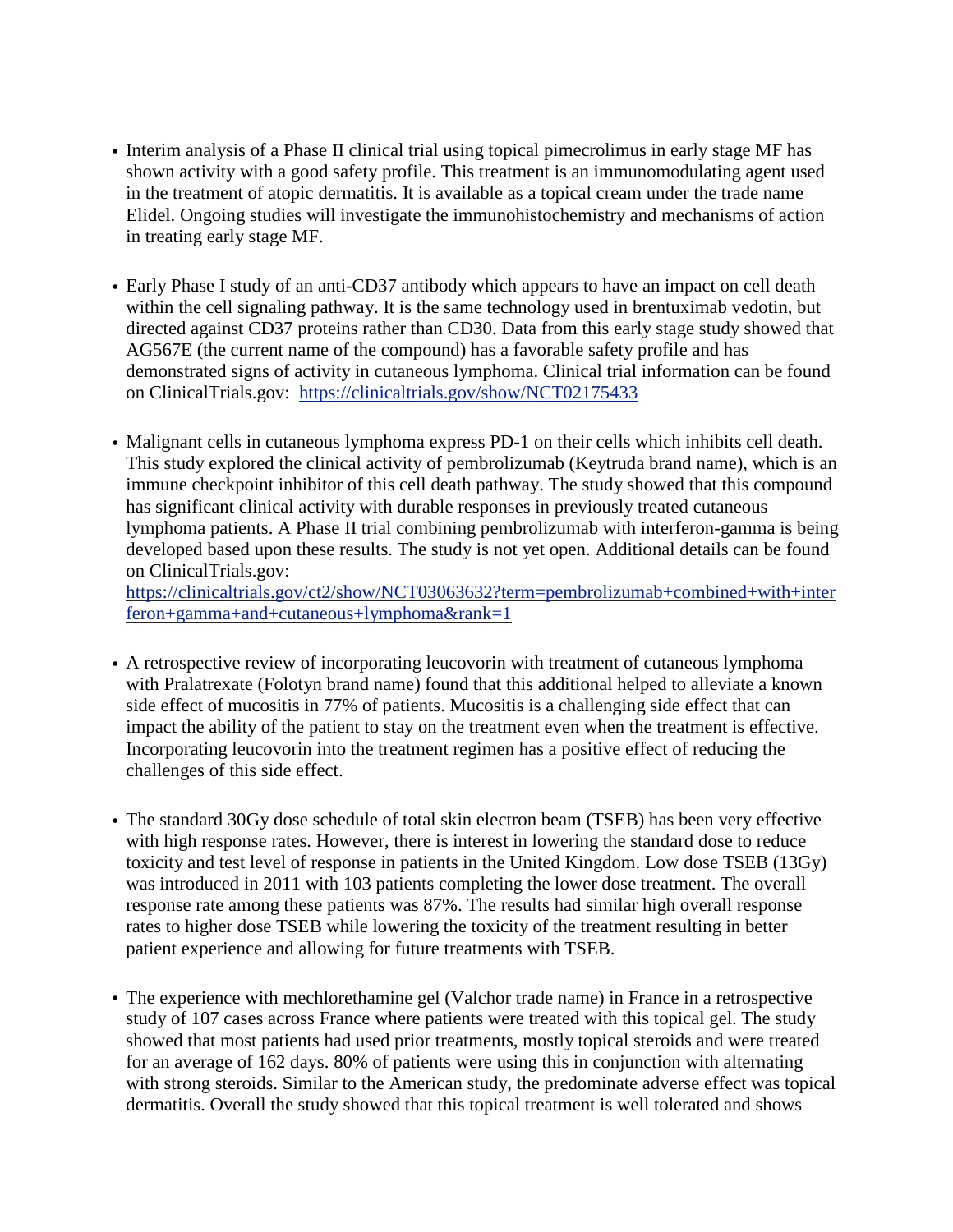effectiveness for early stage MF. This treatment was recently granted marketing authorization by the European Commission for mechlorethamine gel (trade name Ledaga) for the treatment of mycosis fungoides.

## **Stem Cell Transplant**

The role of stem cell transplantation in cutaneous lymphoma is challenging to study because of the uniqueness of each patient's disease, lack of uniformity of conditioning regimes between the different centers and the small numbers of patients to study. The review of retrospective data shows the long term outcomes are similar. At 200 weeks, progression free survival is estimated at 60% with large registry data showing a survival curve around 40% at five years. This is an improvement in survival of patients with advanced disease and certainly an option worth considering. From the data, Sézary Syndrome patients seem to do better after an allogeneic transplant. It appears that a reduced conditioning regime has an impact with no difference in overall survival comparing the reduced conditioning regime versus the full conditioning. However, stem cell transplantation always comes with the risk of complications from the transplant, post-transplant infections, relapse of disease, etc. Transplants are being offered to older and older patients, but optimal timing for each patient is individual. Important considerations in making a decision to move to transplant should take into account age, donor selection and availability, optimal conditioning regimen and overall health.

An update on stem cell transplant from Italy showed an extension in age up to 70 for advanced MF/SS that had available donors. The total number of transplant patients in Italy is now 36. Their experience also concludes with the high risk of this modality for patients although if the transplant is successful could be a potential cure. The open issues are still which patients are best suited for transplant, what is the timing and what should the conditioning regime be to support best possible outcomes.

## **Clinical management & Quality of Life**

The ongoing challenge is determining when to treat patients, especially very early stage and what to treat with. One perspective is to treat for alleviation of symptoms. In this area patient-reported outcomes are critical to learn more about how effectively are we treating the disease. Is there risk of infection, risk of malignancy and progression? Or is the major goal reducing disease burden resulting in better quality of life and preventing progression? There are few principles around treating localized disease versus treating widespread disease. Should all skin be treated or is systemic therapy a better option? The goal is to avoid immunosuppression, minimize toxicities that are cumulative and a long-term treatment timeline. TSEB for example, has had a major evolution of dosing but is one of the more de-humanizing treatments. Challenge is how to choose the appropriate therapy that has the maximum effectiveness, reduces disease burden and improves quality of life of an individual. We are now starting to learn how to use these therapies in a more humane way, taking into consideration the whole patient and their personal journey with this disease. Reviewing how to treat sanctuary areas with phototherapy and how best to deal